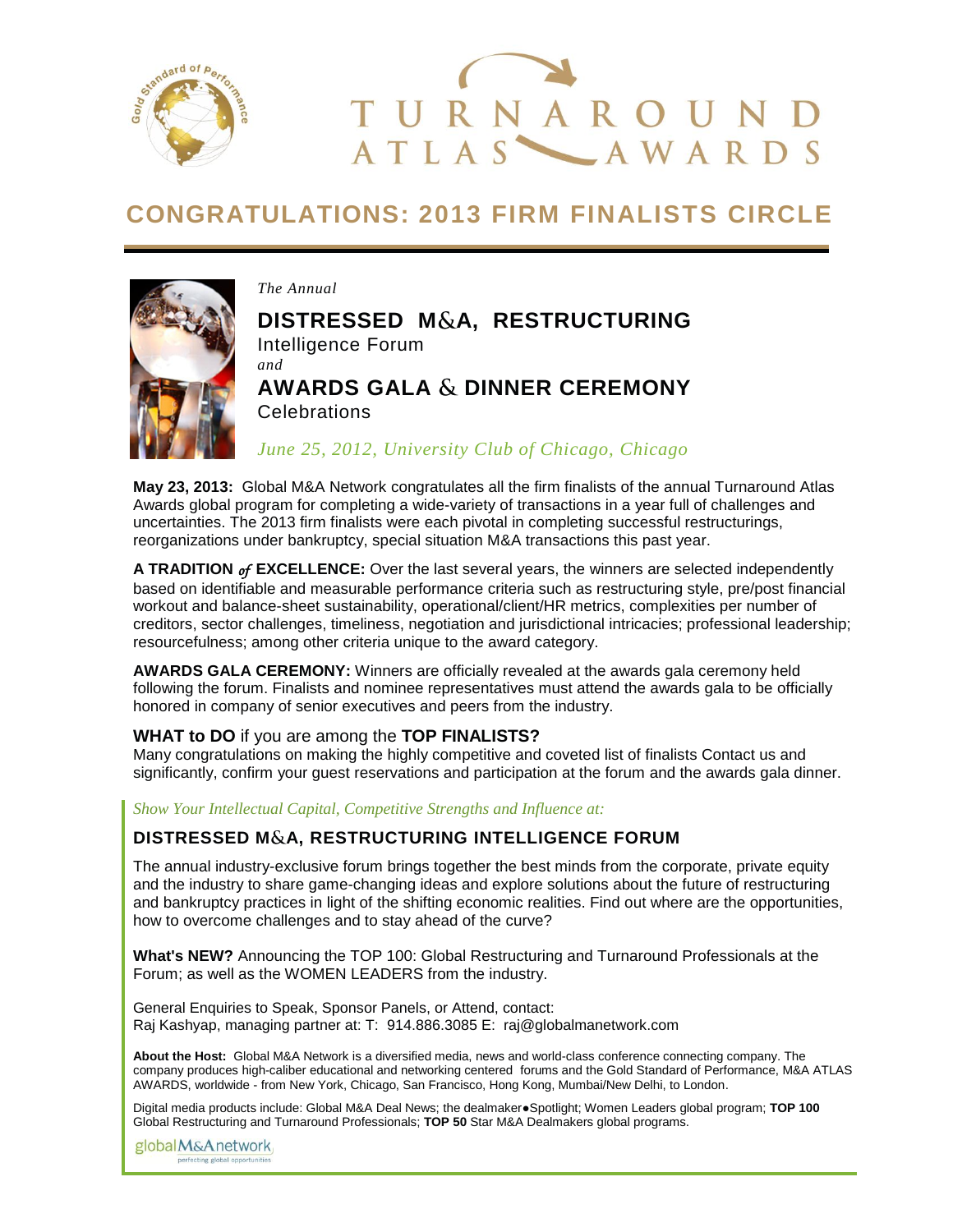

**OUTSTANDING FIRM** *of the Year* AWARDS WINNERS

PRIVATE EQUITY TURNAROUND FIRM *of the* YEAR **WINNER:** Aterian Investment Partners

GLOBAL TURNAROUND CONSULTING FIRM *of the* YEAR

**WINNER:** Alvarez & Marsal

MID MARKETS TURNAROUND CONSULTING FIRM *of the* YEAR **WINNER:** GlassRatner Group

BOUTIQUE TURNAROUND CONSULTING

FIRM *of the* YEAR **WINNER:** Mackinac Partners

GLOBAL RESTRUCTURING INVESTMENT BANK *of the* YEAR

**WINNER:** The Blackstone Group

MID MARKETS RESTRUCTURING INVESTMENT BANK *of the* YEAR **WINNER:** Carl Marks Advisory Group

BOUTIQUE RESTRUCTURING INVESTMENT BANK *of the* YEAR **WINNER:** SSG Capital Advisors

GLOBAL RESTRUCTURING LAW

FIRM *of the* YEAR **WINNER:** Weil, Gotshal & Manges

MID MARKETS RESTRUCTURING LAW FIRM *of the* YEAR **WINNER:** DLA Piper

BANKRUPTCY SOLUTIONS PROVIDER *of the* YEAR **WINNER:** Kurtzman Carson Consultants

CRISIS & RESTRUCTURING COMMUNICATIONS FIRM *of the* YEAR **WINNER:** Sitrick and Company

 **INQUIRIES,** Contact: Raj Kashyap, T: +914.886.3085 or by E: raj@globalmanetwork.com

**TOP 100: Restructuring & Turnaround Professionals. Reminder:** If you are on the highly-competitive list, please send in your information immediately.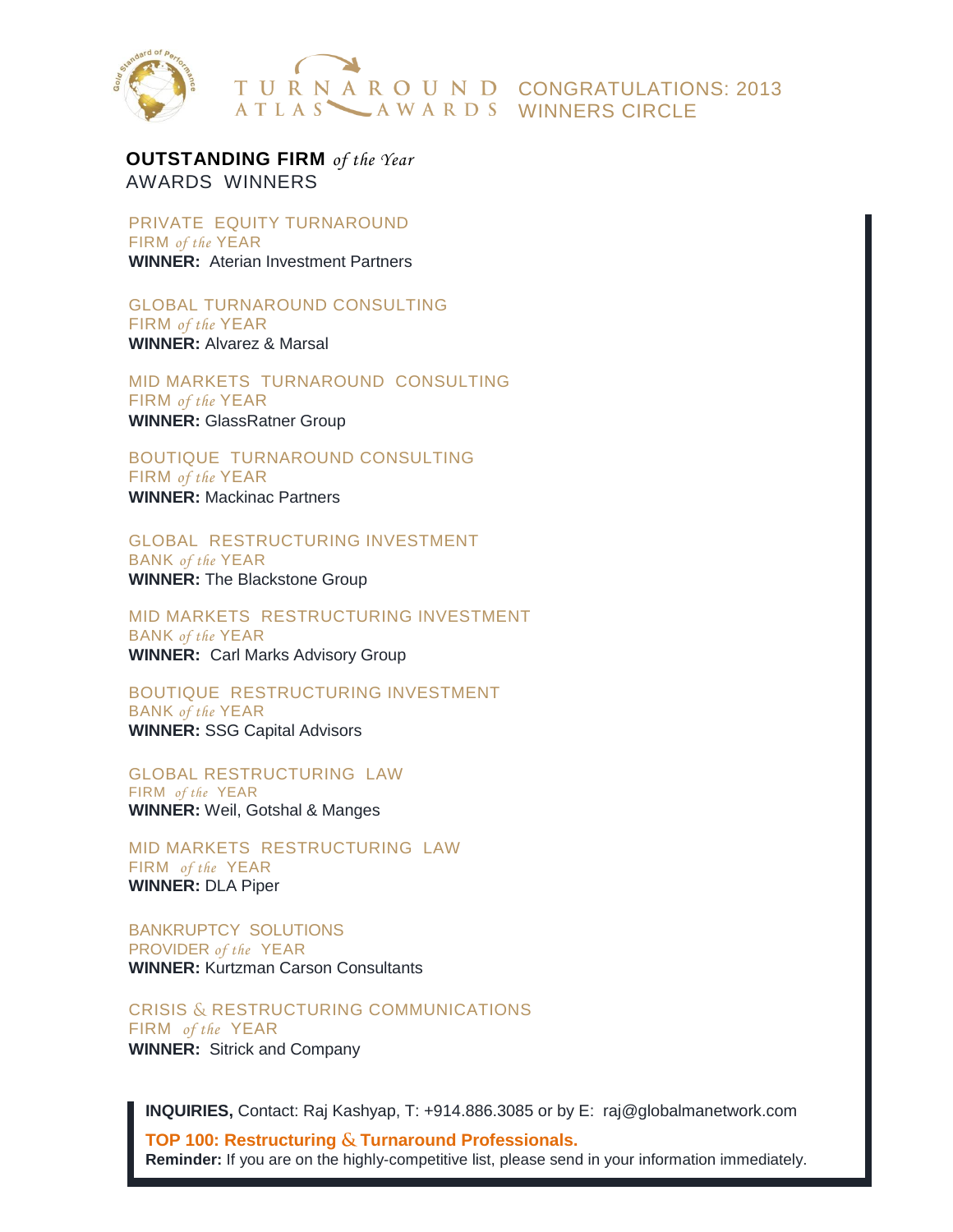

## **RESTRUCTURING & TURNAROUND TEAM** of the Year

AWARDS WINNERS. *Note: Selection is based on a single award winning transaction.*

PRIVATE EQUITY TURNAROUND TEAM *of the* YEAR

**AWARD RECIPEINT:** Resilience Capital Partners  $\&$  team. Co-led by Steve Rosen and Bassem Mansour, Co-Chief Executive Officer and Co-Founder.

#### CORPORATE TURNAROUND TEAM *of the* YEAR

AWARD RECIPEINT: Trinidad Cement Ltd & team. Dr. Rollin Bertrand, Group Chief Executive Officer.

#### GLOBAL TURNAROUND CONSULTANT *of the* YEAR

**AWARD RECIPEINT:** Zolfo Cooper & team. Joff Mitchell, Senior Managing Director, Head of U.S. Practice. For Joff's role as the chief restructuring officer in Chapter 11 bankruptcy proceeding and winddown of Dewey & LeBoeuf.

#### GLOBAL RESTRUCTURING INVESTMENT BANKER *of the* YEAR

AWARD RECIPEINT: Rothschild & team. Co-led by Neil Augustine and Todd Snyder, Executive Vice Chairman of North American GFA, Co-Chair North American Debt Advisory and Restructuring Group.

## GLOBAL RESTRUCTURING LAWYER *of the* YEAR

**AWARD RECIPEINT:** Weil, Gotshal & Manges, Marcia Goldstein, Chair of Bankruptcy & Restructuring practice and Member of Management Committee,  $\&$  team. For Marcia's recent role per various aspects of AIG restructuring, including obligations to the Federal Reserve; Washington Mutual Corporation Chapter 11 plan of reorganization, among others.

## MID MARKETS TURNAROUND CONSULTANT

### *of the* YEAR

AWARD RECIPEINT: Huron Consulting Group & team. Hugh Sawyer for advising on operational improvements and restructuring of Great Atlantic & Pacific Tea, Company.

## MID MARKETS RESTRUCTURING INVESTMENT BANKER

*of the* YEAR

**AWARD RECIPEINT:** Carl Marks Advisory Group, Christopher K. Wu, Partner & team. For Chris' role advising on award winning transaction Northern Berkshire Healthcare reorganization, as well as, reorganization of PJ Finance Company, 363 sale of The Monitor Group to Deloitte Consulting.

### MID MARKETS RESTRUCTURING LAWYER *of the* YEAR

**AWARD RECIPEINT:** Greenberg Traurig, Nancy A. Peterman, Chair, Chicago Business Reorganization & Financial Restructuring Practice  $\&$  team. For Nancy's role per award winning cross-borer transaction of Chapter 11 reorganization of ShengdaTech, Inc.

## BOUTIQUE RESTRUCTURING INVESTMENT BANKER

#### *of the* YEAR

AWARD RECIPEINT: CRS Capstone Partners & team. Brian Davies, Managing Director and Head of Restructuring Practice for restructuring of Russound.

## BOUTIQUE TURNAROUND CONSULTANT

### *of the* YEAR

AWARD RECIPEINT: MorrisAnderson & team. Dan Dooley, Principal and Chief Executive Officer.

**INQUIRIES, Contact:** Raj Kashyap, T: +914.886.3085 or by E: raj@globalmanetwork.com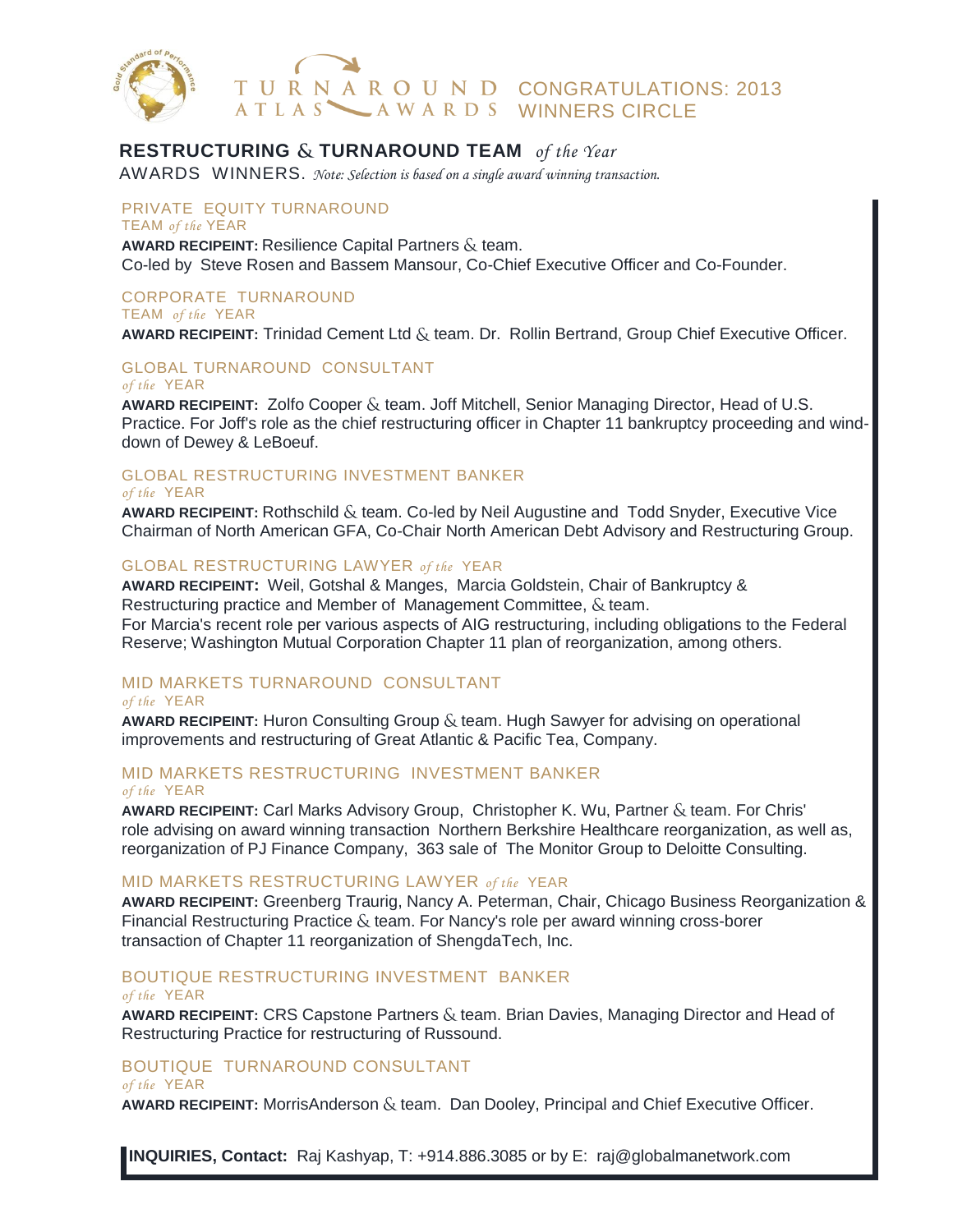

## **DEALS ASSIGNMENTS** *of the Year*

AWARDS WINNERS

*NOTE: It is the deal/assignment that wins. Trophy is presented to a representative of the turnaround team or as nominated.* 

## TURNAROUND *of the* YEAR │ Large Markets

**WINNER:** Kerzner International Holdings out of court restructuring. *Winners Circle Acknowledgements:* Kerzner International, The Blackstone Group, Willkie Farr & Gallagher, Zolfo Cooper.

## TURNAROUND *of the* YEAR │ Upper Mid Markets

**WINNER:** Barneys New York Inc. out of court restructuring and sale to Perry Capital and Yucaipa *Winners Circle Acknowledgements:* Willkie Farr & Gallagher, The Blackstone Group.

### TURNAROUND *of the* YEAR │ Middle Markets

**WINNER:** PT Arpeni Pratama Ocean Line Chapter 15 plan of reorganization. *Winners Circle Acknowledgements:* Rothschild.

### TURNAROUND *of the* YEAR │Small Markets

**WINNER:** Aterian Investment Partners acquisition and turnaround of Bluewater Thermal Solutions. *Winners Circle Acknowledgements:* Aterian Investment Partners, Hunton & Williams.

## CROSS BORDER TURNAROUND *of the* YEAR │Large Markets

**WINNER:** Drydocks World Dubai LLC and Drydocks World LLC restructuring pursuant to Decree 57. *Winners Circle Acknowledgements:* Latham & Watkins.

### CROSS BORDER TURNAROUND *of the* YEAR │Middle Markets

**WINNER:** A123 Systems Chapter 11 plan of reorganization and sale of non-governmental assets to Wanxiang Group.

*Winners Circle Acknowledgements:* Wanxiang Group, Sidley Austin, Carnegie Hudson Resources, Latham & Watkins, Lazard, Alvarez & Marsal.

### COMMUNITY REVIVAL DEAL *of the* YEAR

**WINNER:** Central Falls, Rhode Island Chapter 9 plan of reorganization. *Winners Circle Acknowledgements:* Rhode Island Office of Treasurer, Central Falls.

## CROSS BORDER SPECIAL SITUATION M&A

## DEAL *of the* YEAR │Middle Markets

**WINNER:** Digital Domain Media Group Inc. Chapter 11 bankruptcy sale of Mothership Media and assets to Galloping Horse Film & TV Production Co Ltd and Reliance MediaWorks, joint venture. *Winners Circle Acknowledgement:* FTI Consulting.

#### CROSS BORDER SPECIAL SITUATION M&A DEAL *of the* YEAR │ Large Markets

**WINNER:** Centrais Elétricas do Pará SA (CELPA) judicial restructuring and asset sale. *Winners Circle Acknowledgements:* Shearman & Sterling, Felsberg, Pedretti E Mannrich Advogadoes, Rothschild.

**INQUIRIES, Contact:** Raj Kashyap, T: +914.886.3085 or by E: raj@globalmanetwork.com

**TOP 100: Restructuring & Turnaround Professionals. Reminder:** If you are on the highly-competitive list, please send in your information immediately.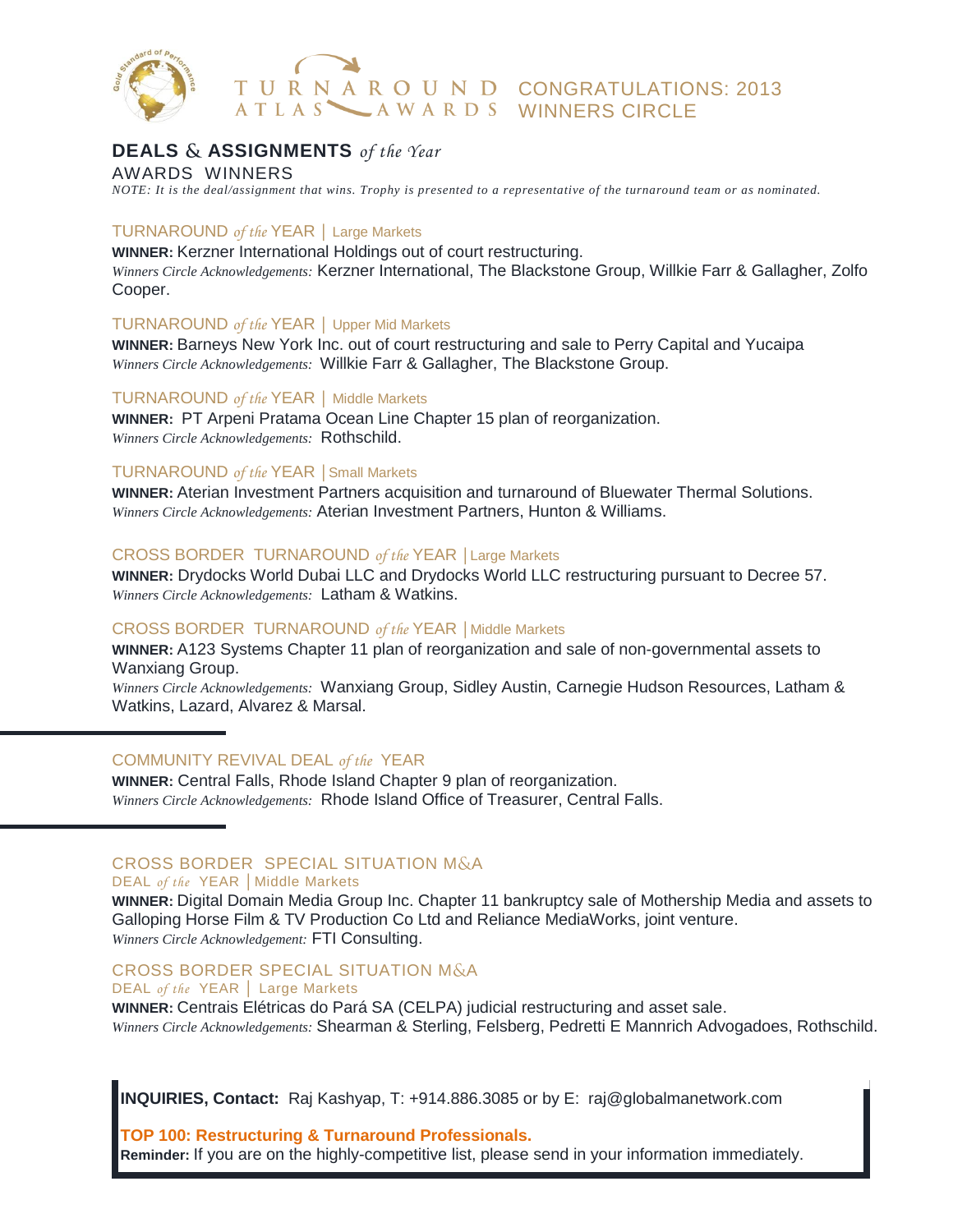

## **DEALS ASSIGNMENTS** *of the Year*

AWARDS WINNERS *NOTE: It is the deal/assignment that wins. Trophy is presented to a representative of the turnaround team or as nominated.* 

## **SPECIAL SITUATION M&A**

DEAL *of the* YEAR │Large Markets

**WINNER:** Los Angeles Dodgers Chapter 11 plan of reorganization and sale to Guggenheim Baseball Management LLC.

*Winners Circle Acknowledgement:* Guggenheim Baseball Management, Foley & Lardner, The Blackstone Group.

## **SPECIAL SITUATION M&A**

DEAL *of the* YEAR │Middle Markets **WINNER:** Pacific Monarch Resorts Chapter 11 plan of reorganization and sale to Diamond Resorts International.

*Winners Circle Acknowledgements:* Mackinac Partners, Baker & McKenzie.

## **SPECIAL SITUATION M&A**

#### DEAL *of the* YEAR │Small Mid Markets

**WINNER:** Blitz U.S.A Inc Chapter 11 plan of reorganization and sale of assets to Scepter Holdings Inc. *Winners Circle Acknowledgement:* SSG Capital Advisors, FTI Consulting, Zolfo Cooper.

## CORPORATE TURNAROUND *of the* YEAR │ Large Markets

**WINNER:** Tribune Company Chapter 11 plan of reorganization. *Winners Circle Acknowledgements:* Tribune Company, Alvarez & Marsal, Lazard, Sidley Austin.

## CORPORATE TURNAROUND *of the* YEAR │Middle Markets

**WINNER:** Trinidad Cement Limited (TCL) Group restructuring. *Winners Circle Acknowledgements:* Trinidad Cement Limited, Foley & Lardner, FTI Consulting.

## CORPORATE TURNAROUND *of the* YEAR │Small Middle Markets

**WINNER:** Russound FMP Inc. out of court restructuring. *Winners Circle Acknowledgements:* CRS Capstone Partners.

#### OUT *of* COURT RESTRUCTURING *of the* YEAR

**WINNER:** Aquilex Corporation restructuring. *Winners Circle Acknowledgements:* Rothschild, Zolfo Cooper, Alvarez & Marsal, Latham & Watkins, Weil, Gotshal & Manges.

## FINANCING DEAL *of the* YEAR

**WINNER:** Korea Line Corporation DIP financing *Winners Circle Acknowledgement:* SC Lowry.

#### PRE-PACKAGED RESTRUCTURING DEAL *of the* YEAR

**WINNER:** Houghton Mifflin Harcourt Publishing Company Chapter 11 plan of reorganization. *Winners Circle Acknowledgements:* The Blackstone Group, Shearman & Sterling.

**INQUIRIES, Contact:** Raj Kashyap, T: +914.886.3085 or by E: raj@globalmanetwork.com

**TOP 100: Restructuring & Turnaround Professionals.** 

**Reminder:** If you are on the highly-competitive list, please send in your information immediately.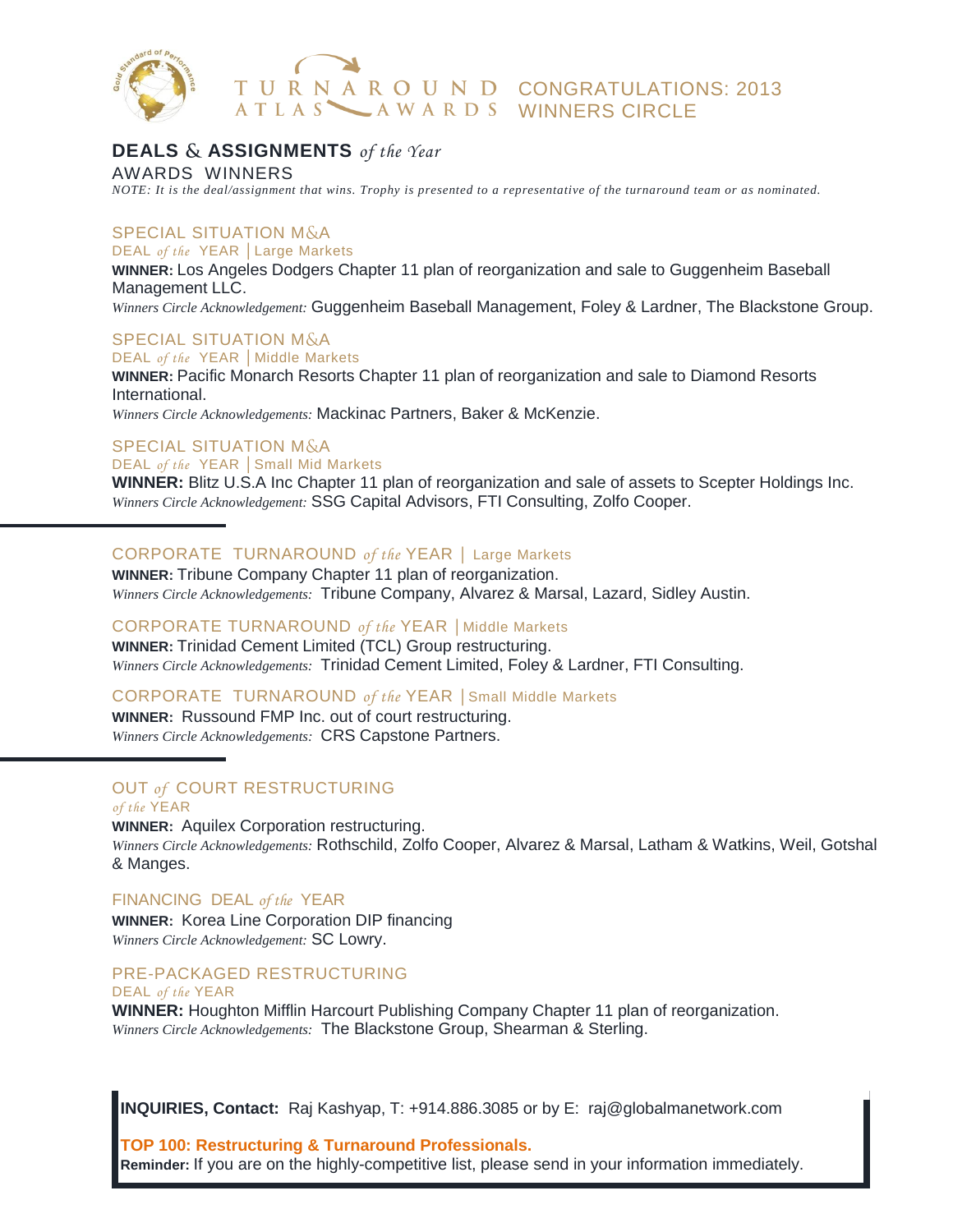

## **DEALS ASSIGNMENTS** *of the Year*

AWARDS WINNERS

*NOTE: It is the deal/assignment that wins. Trophy is presented to a representative of the turnaround team or as nominated.* 

### PRIVATE EQUITY TURNAROUND DEAL *of the* YEAR │Large

**WINNER:** Cerberus Capital Management led restructuring and subsequent acquisition of Speymill Deutsche Immobilien Company plc from Receivership.

*Winners Circle Acknowledgement:* Cerberus Capital Management.

## PRIVATE EQUITY TURNAROUND

DEAL *of the* YEAR │Middle Markets

**WINNER:** Wynnchurch Capital and Comvest Group acquisition and turnaround of United States Pipe, Foundry Company, LLC and Fast Fabricators, LLC. (U.S Pipe.) *Winners Circle Acknowledgements:* Wynnchurch Capital, Comvest Group, U.S. Pipe, Foley & Lardner.

#### PRIVATE EQUITY TURNAROUND DEAL *of the* YEAR │Small Middle Markets

**WINNER:** Versa Capital Management acquisition of assets of United Retail Group, Inc. (Avenue Stores) under Chapter 11 of Bankruptcy Code.

*Winners Circle Acknowledgements:* Versa Capital Management.

**INSOLVENCY** 

DEAL *of the* YEAR | Middle Markets **WINNER:** ShengdaTech Inc. Chapter 11 of Bankruptcy. *Winners Circle Acknowledgements:* Greenberg Traurig, Alvarez & Marsal.

## **INSOLVENCY** DEAL *of the* YEAR │Large Markets

**WINNER:** Lehman Brothers Holdings exit from Chapter 11 of Bankruptcy Code and liquidation of assets. *Winners Circle Acknowledgements:* Weil, Gotshal & Manges, Alvarez & Marsal, Lazard.

#### CHAPTER 11 REORGANIZATION DEAL *of the* YEAR | Large Markets

**WINNER:** General Maritime Corporation Chapter 11 plan of reorganization. *Winners Circle Acknowledgements:* Kramer Levin Naftalis & Frankel, Curtis, Mallet-Prevost, Colt & Mosle, Shearman & Sterling.

## CHAPTER 11 REORGANIZATION

DEAL *of the* YEAR │Middle Markets

**WINNER:** Reddy Ice Corporation Chapter 11 plan of reorganization and sale. *Winners Circle Acknowledgements:* DLA Piper, Willkie Farr & Gallagher, Weil, Gotshal & Manges, FTI Consulting.

#### CHAPTER 11 REORGANIZATION DEAL *of the* YEAR Small Mid Markets

**WINNER:** Northstar Aerospace Inc. Chapter 11 plan of reorganization and sale to affiliate of Wynnchurch Capital.

*Winners Circle Acknowledgements:* Wynnchurch Capital, FTI Consulting.

**INQUIRIES, Contact:** Raj Kashyap, T: +914.886.3085 or by E: raj@globalmanetwork.com

**TOP 100: Restructuring & Turnaround Professionals.** 

**Reminder:** If you are on the highly-competitive list, please send in your information immediately.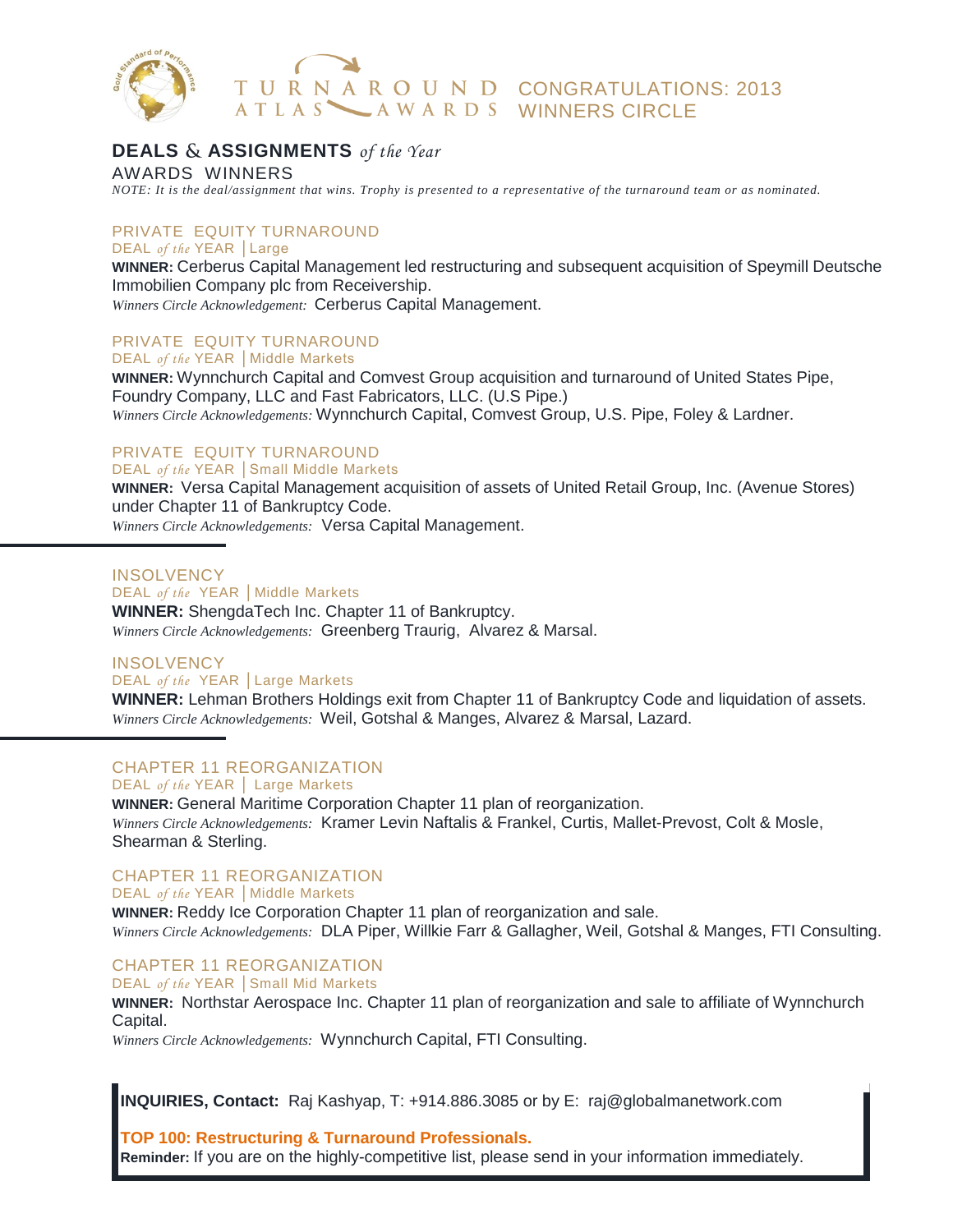

## **INDUSTRY TURNAROUND** *of the Year*

AWARDS WINNERS

*NOTE: It is the deal/assignment that wins. Trophy is presented to a representative of the turnaround team or as nominated.* 

#### CONSUMER PRODUCTS TURNAROUND *of the* YEAR

**WINNER:** Authentic Brands Group, LLC (ABG) acquisition of the HMX Group under Chapter 11 of Bankruptcy Code.

*Winners Circle Acknowledgements:* Authentic Brands Group, DLA Piper, Greenberg Traurig.

## **ENERGY & SERVICES**

TURNAROUND *of the* YEAR **WINNER:** Dynegy Holdings Chapter 11 plan of reorganization. *Winners Circle Acknowledgements:* FTI Consulting, Sidley Austin, Lazard, The Blackstone Group.

## FINANCIAL SERVICES

TURNAROUND *of the* YEAR **WINNER:** BTA Bank JSC restructuring. *Winners Circle Acknowledgement:* Baker McKenzie, Lazard.

#### **FOOD & BEVERAGE** TURNAROUND *of the* YEAR

**WINNER:** Real Mex Restaurants Inc. Chapter 11 plan of reorganization and acquisition by an investor group. *Winners Circle Acknowledgement:* Z Capital Partners.

## HEALTHCARE SERVICES

TURNAROUND *of the* YEAR

**WINNER:** Northern Berkshire Healthcare Inc. Chapter 11 plan of reorganization. *Winners Circle Acknowledgement:* Carl Marks Advisory Group.

## INDUSTRIAL MANUFACTURING

TURNAROUND *of the* YEAR │ Large Markets

**WINNER:** Klöckner Pentaplast restructuring and recapitalization by Strategic Value Partners. *Winners Circle Acknowledgement:* The Blackstone Group, Rothschild.

INDUSTRIAL MANUFACTURING

#### TURNAROUND *of the* YEAR │ Middle Markets

**WINNER:** Resilience Capital Partners acquisition of Heavy Duty Division from Vista Pro and integration with the newly created Thermal Solutions Manufacturing. *Winners Circle Acknowledgement:* Resilience Capital Partners, Foley & Lardner.

## MEDIA & ENTERTAINMENT

TURNAROUND *of the* YEAR **WINNER:** Vertis Holdings Inc. Chapter 11 plan of reorganization and sale to Quad Graphics. *Winners Circle Acknowledgement:* Alvarez & Marsal, The Blackstone Group.

**INQUIRIES, Contact:** Raj Kashyap, T: +914.886.3085 or by E: raj@globalmanetwork.com

**TOP 100: Restructuring & Turnaround Professionals.** 

**Reminder:** If you are on the highly-competitive list, please send in your information immediately.